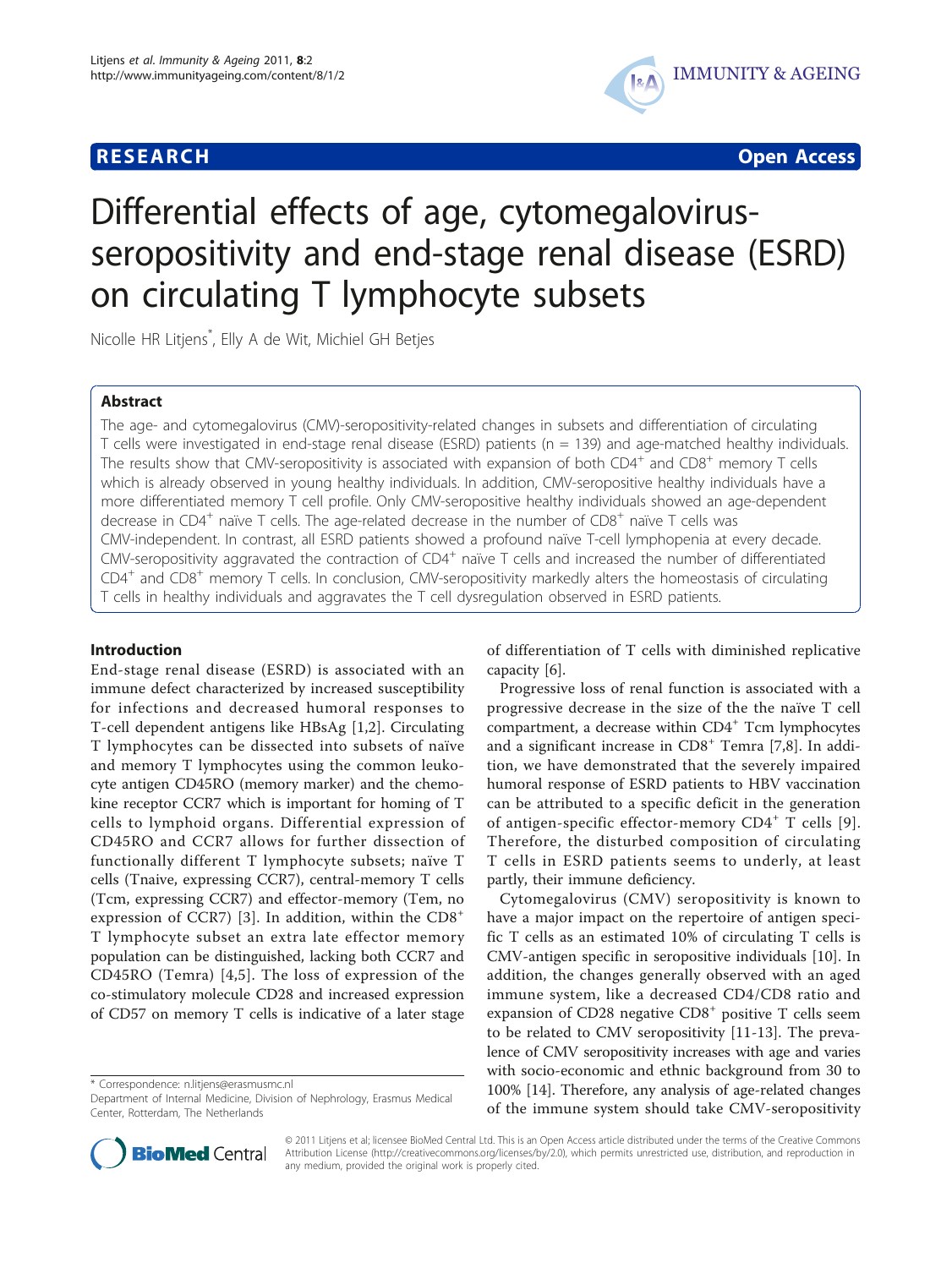into account. To date few studies have documented the interaction between CMV-seropositivity and ageing on the absolute numbers of circulating T cell subsets in healthy controls [[11,15,16\]](#page-8-0). Although these studies indicated an CMV-related increase in total numbers of CD8+ T cells, they reached dissimilar conclusions with respect to CMV-related changes of T cells at young age which may be due to differences in definition of the various T cell populations.

ESRD patients have increased numbers of circulating CD8<sup>+</sup> Temra cells and CD28 negative T cells suggesting a major influence of CMV seropositivity on T cell immunity [[17\]](#page-9-0). However, it is not known how CMV and ageing interact and contribute to the observed ESRDrelated changes in numbers of circulating T cells subsets. A carefull dissection of the influence of these different factors (loss of renal function, age and CMV seropositivity) on circulating T cells is pivotal to understand the ESRD-related immune deficiency.

To examine this question, we have performed a large cross-sectional study including ESRD patients and healthy donors.

# Material and methods

## Subjects

Patients aged 18 to 78 years were recruited for the study from our outpatient clinic for renal transplantation during a period of 2.5 years. All patients had ESRD, defined as an estimated glomerular filtration rate of less then 15 mL/min with or without renal replacement therapy. Patients with a malignancy, active infection or taking immunosuppressive drugs were excluded. The healthy individuals were recruited from their relatives, thereby matching for socio-economic and ethnical background. All patients and healthy controls included gave informed consent and the local medical ethical committee approved the study. It was conducted according to the principles of Declaration of Helsinki and in compliance with International Conference on Harmonization/Good Clinical Practice regulations. Study population characteristics are depicted in Table [1.](#page-2-0) We aimed at 5 to 10 CMV-seropositive and -seronegative individuals at each age-decade.

# Flowcytometric analysis of the various T lymphocyte subsets

To determine the percentages and absolute numbers of the various T lymphocytes, we performed a whole blood staining as described previously but with some minor adjustments [[7](#page-8-0)]. Briefly, to distinguish the various T lymphocyte subsets, we used AmCyan-labelled CD3 (BD, Erembodegem, Belgium) with either peridinin chlorophyll protein (PerCP)-labelled CD4 or CD8 in combination with allophycocyanin (APC)-labelled

CD45RO (BD) or Pacific Blue-labelled CD45RO (Biolegend Europe B.V, Uithoorn, Netherlands), and fluorescein isothiocyanate (FITC)-labelled CCR7 (R&D Systems Europe Ltd, Abingdon, UK). The various subsets are defined as  $CD4^+$  or  $CD8^+$  and either naive being  $CCRT^+$ CD45RO<sup>-</sup> (Tnaive) or belonging to the memory population (Tmem). The latter can be further dissected in central memory being  $CCR7$ <sup>+</sup>  $CD45RO$ <sup>+</sup> (Tcm), effector memory being CCR7<sup>-</sup>CD45RO<sup>+</sup> (Tem) and for the CD8 memory being CCR7<sup>-</sup>CD45RO<sup>+</sup> (Tem) and for the CD8<br><sup>+</sup> T lymphocytes, Temra being CCR7<sup>-</sup> CD45RO<sup>-</sup>. In addition, percentages of CD28<sup>-</sup> (CD28null) and CD57<sup>+</sup> for  $CD4^+$  and  $CD8^+$  T lymphocytes were determined using phycoerythrin (PE)-labelled CD28 (BD) and APClabelled CD57 (Biolegend), respectively. For each measurement, we acquired 50000 lymphocytes to ensure reliable results. Analysis was performed using the FACS Canto™ II (BD) and FACSDIVA software (BD).

# CMV serology

Serum IgG antibodies to CMV were measured with an enzyme immuno assay (Biomerieux, VIDAS, Lyon, France) and expressed as arbitrary units/ml (AU/mL). Following the manufacturers guidelines, a test result exceeding 6 AU/mL was considered positive for the presence of CMV-specific IgG antibodies.

# Statistical analysis

The non-parametric Spearman's rank correlation (Rs) test was performed to analyze correlations between age and the various T lymphocytes subsets in the group of healthy individuals and ESRD patients. ESRD patients and their age-matched healthy controls were divided into two groups; 20-40 years (young) and 60-80 years (old), to evaluate the effect of CMV seropositivity on the composition of the T lymphocyte compartment. The Mann-Whitney U-test was used to compare values between CMV-seronegative and seropositive individuals as well as to compare ESRD patients to healthy donors. Distribution of gender and CMV-seropositivity was tested using the Chi-square test. P-values less than 0.05 were considered significant. The SPSS software version 17 was used for all statistical tests.

# Results

# CMV-seropositivity is associated with increased T cell numbers and differentiation to a memory-effector phenotype in healthy young individuals

At young age, the absolute number of CD4<sup>+</sup> and CD8<sup>+</sup> T cells was increased in CMV-seropositive healthy individuals by 76% and 83%, respectively when compared to CMV-seronegative healthy individuals (Table [2](#page-3-0)). Both the naïve and memory T cells showed increased cell numbers, although the memory compartment contributed for the largest part (48% for  $CD4^+$  and 64% for  $CD8^+$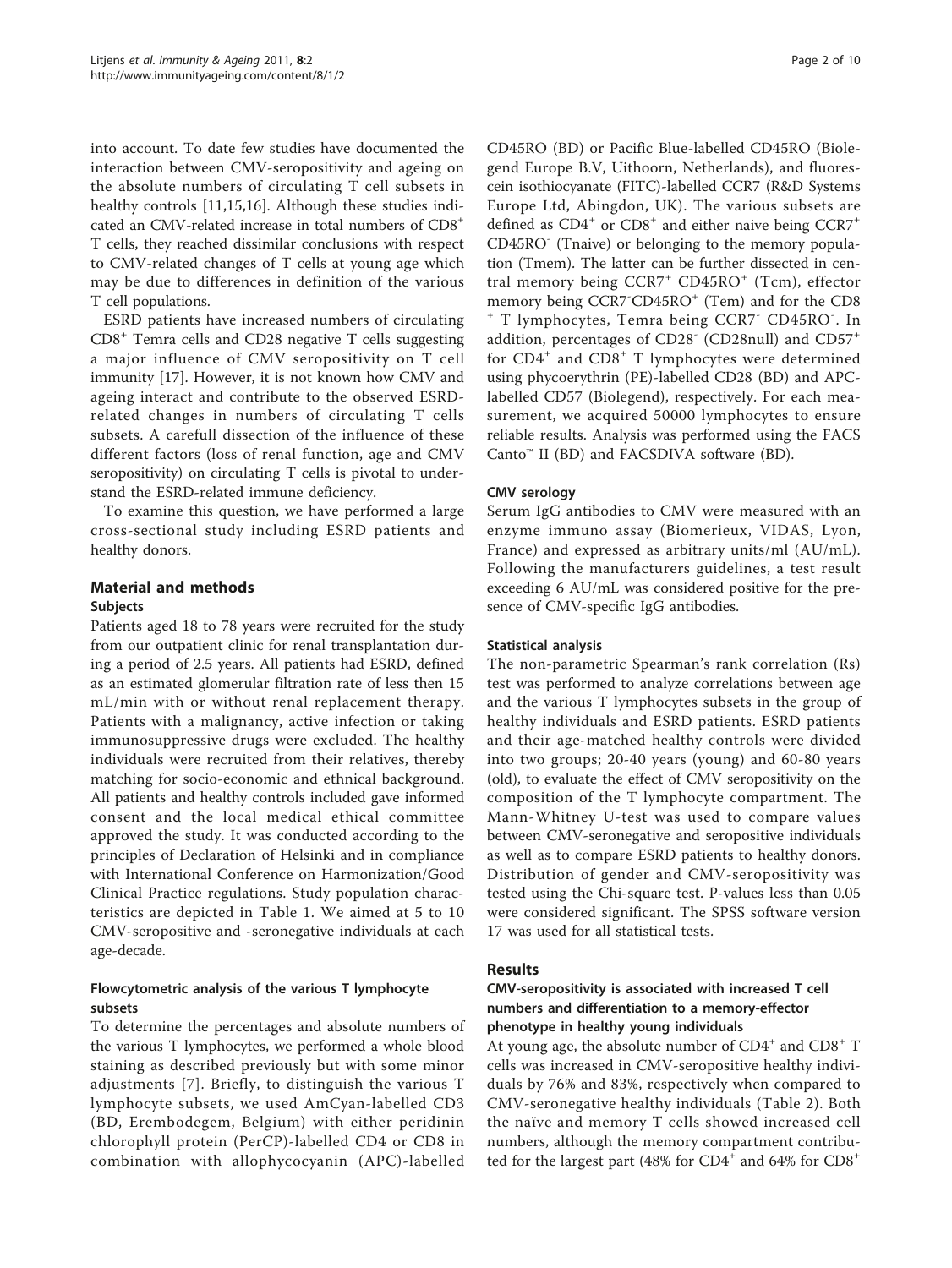#### <span id="page-2-0"></span>Table 1 Study population characteristics

|                                   |                                 | <b>ESRD</b> patients | healthy controls | P-value |
|-----------------------------------|---------------------------------|----------------------|------------------|---------|
| number of individuals             |                                 | 139                  | 111              |         |
| age (yrs)*                        |                                 | 46 (18-78)           | 50 (21-78)       | 0.13    |
| sexe (male)                       |                                 | 75%                  | 48%              | < 0.01  |
| CMV seropositive                  |                                 | 53%                  | 59%              | 0.10    |
| CMV IgG (AU/mL)*                  |                                 | 54 (6-252)           | 47 (6-199)       | 0.54    |
| underlying kidney disease         |                                 |                      |                  |         |
|                                   | hypertensive nephropathy        | 36.6%                |                  |         |
|                                   | primary glomerulopathy          | 20.1%                |                  |         |
|                                   | diabetic nephropathy            | 7.5%                 |                  |         |
|                                   | polycystic kidney disease       | 0.0%                 |                  |         |
|                                   | other                           | 30.6%                |                  |         |
|                                   | unknown                         | 5.2%                 |                  |         |
| type of renal replacement therapy |                                 |                      |                  |         |
|                                   | hemodialysis                    | 41%                  |                  |         |
|                                   | peritoneal dialysis             | 24.6%                |                  |         |
|                                   | previous kidney transplantation | 4.5%                 |                  |         |
|                                   | none                            | 29.9%                |                  |         |

\* values are median (range), percentages are means.

Distribution of gender and CMV-seropositivity within the healthy donor and ESRD patients was tested using the Chi-square test. Gender did not significantly alter the composition of T lymphocyte subsets.

Comparison between the healthy donors and ESRD patients with respect to age, CMV-serology was tested using the Mann-Whitney U-test.

T lymphocytes). In both CD4<sup>+</sup> and CD8<sup>+</sup> T memory cells a significant increase in differentiation towards the effector-memory phenotype was observed. Within the memory compartment, the CD4 Tem increased by 2.1-fold and the CD8 Tem by 1.5-fold. The memory  $CD8<sup>+</sup>$  T cells showed the highest degree of differentiation to an effector phenotype as the Temra cells were on average 2.3-fold increased in CMV-seropositive healthy donors (Table [2\)](#page-3-0).

# CMV-seropositivity selectively influences T cell subsets with increasing age

With increasing age, the CD4<sup>+</sup> T lymphocyte population and the different subsets remained remarkably unaffected in CMV-seronegative persons over a period of 4 to 5 decades (Figure [1B](#page-4-0) and Figure [2A-D,](#page-5-0) straight line). However, in CMV-seropositive healthy individuals the elevated CD4 T cell numbers at young age, specifically the Tnaive, decreased to values similar to seronegative persons at old age (Table [2](#page-3-0) Figure [1B](#page-4-0) and Figure [2A,](#page-5-0) dotted line).

The findings were very different for age-related changes of CD8+ T cells. Most notably, a steep decrease (> 80%) was observed in Tnaive cell numbers which was unaffected by CMV- seropositivity. In CMV-seronegative individuals this resulted in a modest decrease of the

total CD8<sup>+</sup> T cell population, as the Tmem remained unchanged with increasing age (Table [2\)](#page-3-0). In CMVseropositive individuals the  $CD8<sup>+</sup>$  Tmem increased significantly ( $P = 0.02$ ) with increasing age (Figure [3E\)](#page-6-0), an effect which could be observed in all memory subpopulations although statistical significance was not reached (Figure [3B-D](#page-6-0)). This resulted in a significantly age-related decrease in the CD4/CD8 ratio ( $P < 0.01$ ) in CMV-seropositive healthy individuals, but not in CMV seronegative individuals (data not shown).

# Impact of CMV-seropositivity on composition of T lymphocytes subsets in ESRD patients

Compared to CMV-seropositive healthy individuals, ESRD patients have a significantly ( $P < 0.01$ ) lower number of T lymphocytes which is related to a relative CD4<sup>+</sup> T cell lymphopenia at all ages. The decreased CD4<sup>+</sup> T cell numbers are caused by a significant decrease in Tna-ive and Tcm as has been described before [[7\]](#page-8-0). The CD4<sup>+</sup> Tnaive decreased with increasing age but this association was only statistically significant ( $P < 0.01$ ) in CMVseropositive patients (Figure [2E](#page-5-0)), and resulted in a significantly ( $P = 0.03$ ) lower number of Tnaive at old age in CMV-seropositive patients (Table [3\)](#page-7-0).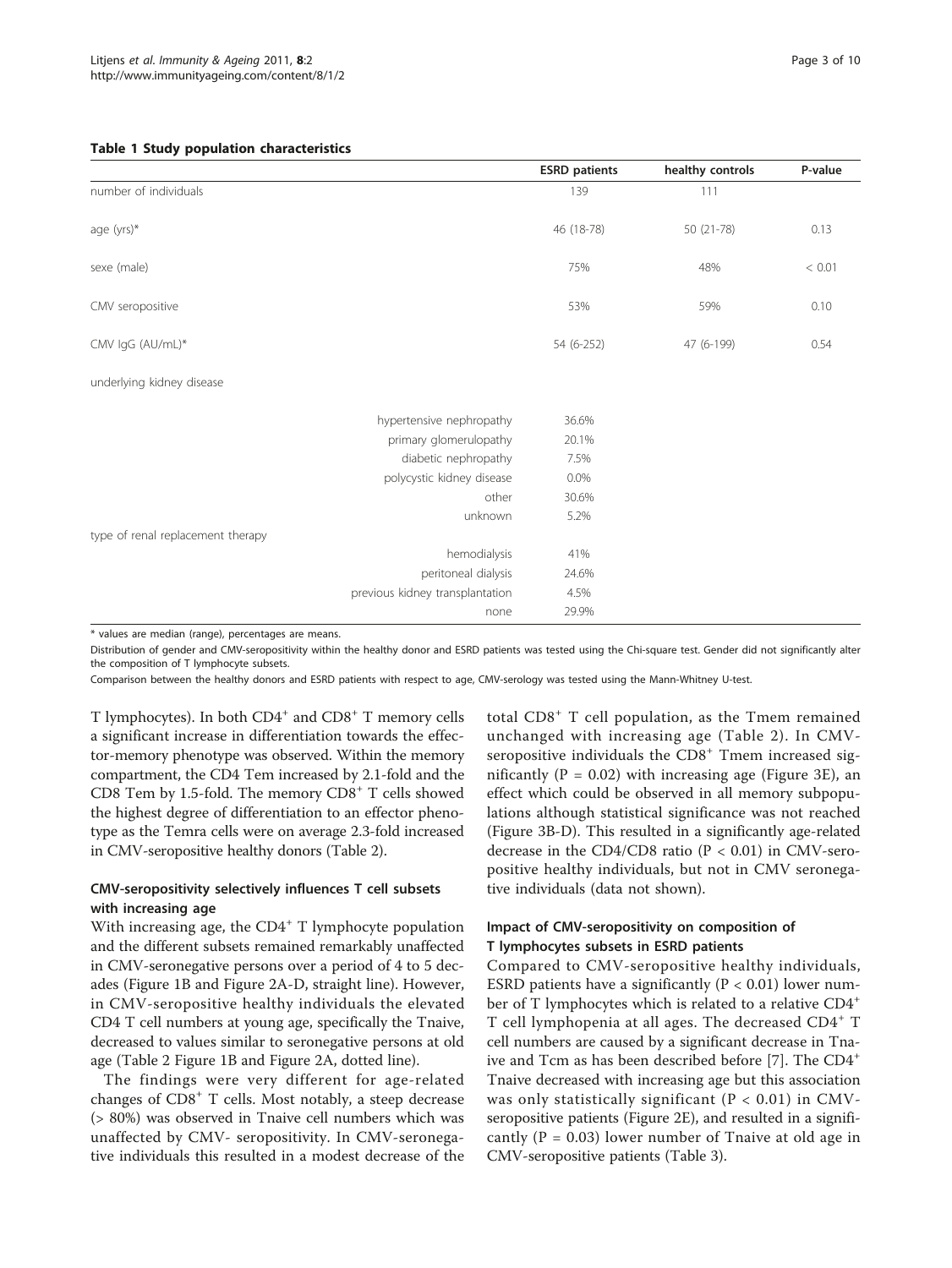|                                | young (20-40 yrs) |                  |         | elderly $(> 60 \text{ yrs})$ |                  |         |
|--------------------------------|-------------------|------------------|---------|------------------------------|------------------|---------|
|                                | $CMV - (N = 15)$  | $CMV+ (N = 17)$  |         | $CMV - (N = 21)$             | $CMV+ (N = 23)$  |         |
|                                | $mean \pm SEM$    | $mean \pm SEM$   | P-value | $mean \pm SEM$               | $mean \pm SEM$   | P-value |
| T lymphocytes                  | $0.77 \pm 0.07$   | $1.39 \pm 0.13$  | < 0.01  | $0.91 \pm 0.1$               | $1.03 \pm 0.09$  | 0.19    |
| CD4 <sup>+</sup> T lymphocytes | $0.49 \pm 0.06$   | $0.86 \pm 0.09$  | < 0.01  | $0.63 \pm 0.08$              | $0.63 \pm 0.06$  | 0.74    |
| Tnaive                         | $0.17 \pm 0.02$   | $0.36 \pm 0.05$  | 0.01    | $0.25 \pm 0.05$              | $0.21 \pm 0.03$  | 0.61    |
| Tcm                            | $0.2 \pm 0.03$    | $0.26 \pm 0.02$  | 0.08    | $0.21 \pm 0.02$              | $0.23 \pm 0.03$  | 0.91    |
| Tem                            | $0.07 \pm 0.01$   | $0.15 \pm 0.02$  | < 0.01  | $0.08 \pm 0.01$              | $0.11 \pm 0.01$  | 0.05    |
| Tmem                           | $0.27 \pm 0.04$   | $0.4 \pm 0.04$   | 0.02    | $0.29 \pm 0.03$              | $0.34 \pm 0.04$  | 0.38    |
| *CD28null                      | $0.11 \pm 0.02$   | $4.21 \pm 0.98$  | < 0.01  | $0.34 \pm 0.17$              | $4.73 \pm 1.36$  | < 0.01  |
| $^*$ CD57 <sup>+</sup>         | $5.23 \pm 0.71$   | $18.11 \pm 3.88$ | 0.04    | $6.46 \pm 0.69$              | $13.18 \pm 3.77$ | 0.34    |
| CD8 <sup>+</sup> T lymphocytes | $0.23 \pm 0.02$   | $0.42 \pm 0.04$  | < 0.01  | $0.22 \pm 0.03$              | $0.34 \pm 0.03$  | < 0.01  |
| Tnaive                         | $0.15 \pm 0.03$   | $0.22 \pm 0.04$  | 0.28    | $0.06 \pm 0.01$              | $0.06 \pm 0.01$  | 0.54    |
| Tcm                            | $0.04 \pm 0.01$   | $0.04 \pm 0.01$  | 0.77    | $0.05 \pm 0.01$              | $0.08 \pm 0.02$  | 0.55    |
| Tem                            | $0.06 \pm 0.01$   | $0.09 \pm 0.02$  | 0.08    | $0.07 \pm 0.01$              | $0.11 \pm 0.02$  | 0.05    |
| Temra                          | $0.04 \pm 0.01$   | $0.09 \pm 0.02$  | 0.01    | $0.06 \pm 0.02$              | $0.11 \pm 0.02$  | 0.01    |
| Tmem                           | $0.14 \pm 0.01$   | $0.23 \pm 0.03$  | 0.01    | $0.18 \pm 0.03$              | $0.3 \pm 0.03$   | < 0.01  |
| *CD28null                      | $31.89 \pm 5.12$  | $47.82 \pm 4.13$ | 0.04    | $27.78 \pm 3.52$             | $43.28 \pm 4.47$ | 0.02    |
| $^*$ CD57 <sup>+</sup>         | $38.39 \pm 8.67$  | $49.63 \pm 6.14$ | 0.34    | $29.21 \pm 2.79$             | $49.65 \pm 9.38$ | 0.03    |
| CD4/CD8 ratio                  | $2.06 \pm 0.35$   | $2.13 \pm 0.18$  | 0.571   | $3.58 \pm 0.38$              | $2.05 \pm 0.20$  | < 0.01  |

<span id="page-3-0"></span>

| Table 2 The effect of age and cytomegalovirus (CMV) serostatus on the various T lymphocytes for healthy donors |  |  |
|----------------------------------------------------------------------------------------------------------------|--|--|
|----------------------------------------------------------------------------------------------------------------|--|--|

absolute values are 10<sup>6</sup>/mL, Tmem is sum of Tcm+Tem or sum of Tcm+Tem+Temra for CD4 and CD8 T lymphocytes, respectively.

\* are percentages of CD4+ and CD8+ Tmem lymphocytes, respectively.

P-values represent the comparison between CMV- and CMV+.

Similar as observed in healthy individuals, the  $CD4^+$  T memory compartment (Figure [1E](#page-4-0)) and its subsets (Figure [2E-H](#page-5-0)) remained stable with age, irrespective of CMV-serostatus. The influence of CMV-seropositivity on differentiation to an effector memory phenotype was less clear in ESRD patients, compared to healthy individuals.

The CD8<sup>+</sup> Tnaive population showed a very significant age-related decrease, irrespective of CMV-serostatus and with a similar slope as healthy individuals. At all ages, CD8<sup>+</sup> T lymphocytes of CMV-seropositive ESRD patients are significantly higher due to an increased Tmem when compared to their seronegative counterparts similar to healthy donors. The Tmem does not increase with age (Figure [3J\)](#page-6-0) as was observed for CMVseropositive healthy individuals. At young age,  $CDS^+$ Temra and Tmem are approximately 6- and 1.6-fold increased whereas at old age the values are 5.5- and 1.7 fold (Table [3\)](#page-7-0). The decrease of Tnaive cell numbers but unchanged Tmem subsets led to a significant age-related decrease of total CD8<sup>+</sup> T cell numbers in ESRD patients (Figure [1F\)](#page-4-0).

# CMV seropositivity and ESRD increase CD57 expression and loss of CD28 on memory T cells

Markers specific for terminal differentiation of T lymphocytes, i.e. loss of CD28 expression (CD28null) and

percentages CD57+ T lymphocytes are specifically higher within CD4<sup>+</sup> Tmem of CMV-seropositive healthy individuals. Similar results were obtained for percentages of CD28null, but not CD57<sup>+</sup>, Tmem cells within the CD8<sup>+</sup> T lymphocyte compartment. With increasing age, these markers remained stable (Table 2).

Similar to the healthy counterparts, significantly higher percentages of CD28null and CD57<sup>+</sup> in both  $CD4<sup>+</sup>$  and  $CD8<sup>+</sup>$  Tmem lymphocytes were observed in CMV-seropositive ESRD patients (Table [3\)](#page-7-0). Moreover in contrast to healthy donors, a significant increase in percentages of CD28null CD4<sup>+</sup> Tmem was observed when old ESRD patients were compared to young ones (Table [3,](#page-7-0) 11.9% to 4.0%, p < 0.001). Also, the percentage of CD57 positive CD4<sup>+</sup> Tmem was significantly higher in CMV-seropositive ESRD patients as compared to healthy controls (at young age 34.0% versus 18.1% and at old age 35.7% versus 13.2% for CMV-seropositive ESRD patients and CMV-seropositive healthy donors, respectively,  $p < 0.01$ .)

# **Discussion**

In this study we have analyzed the differential and combined effects of age, CMV latency and loss of renal function on numbers and composition of the various T lymphocytes. The results show that CMV latency,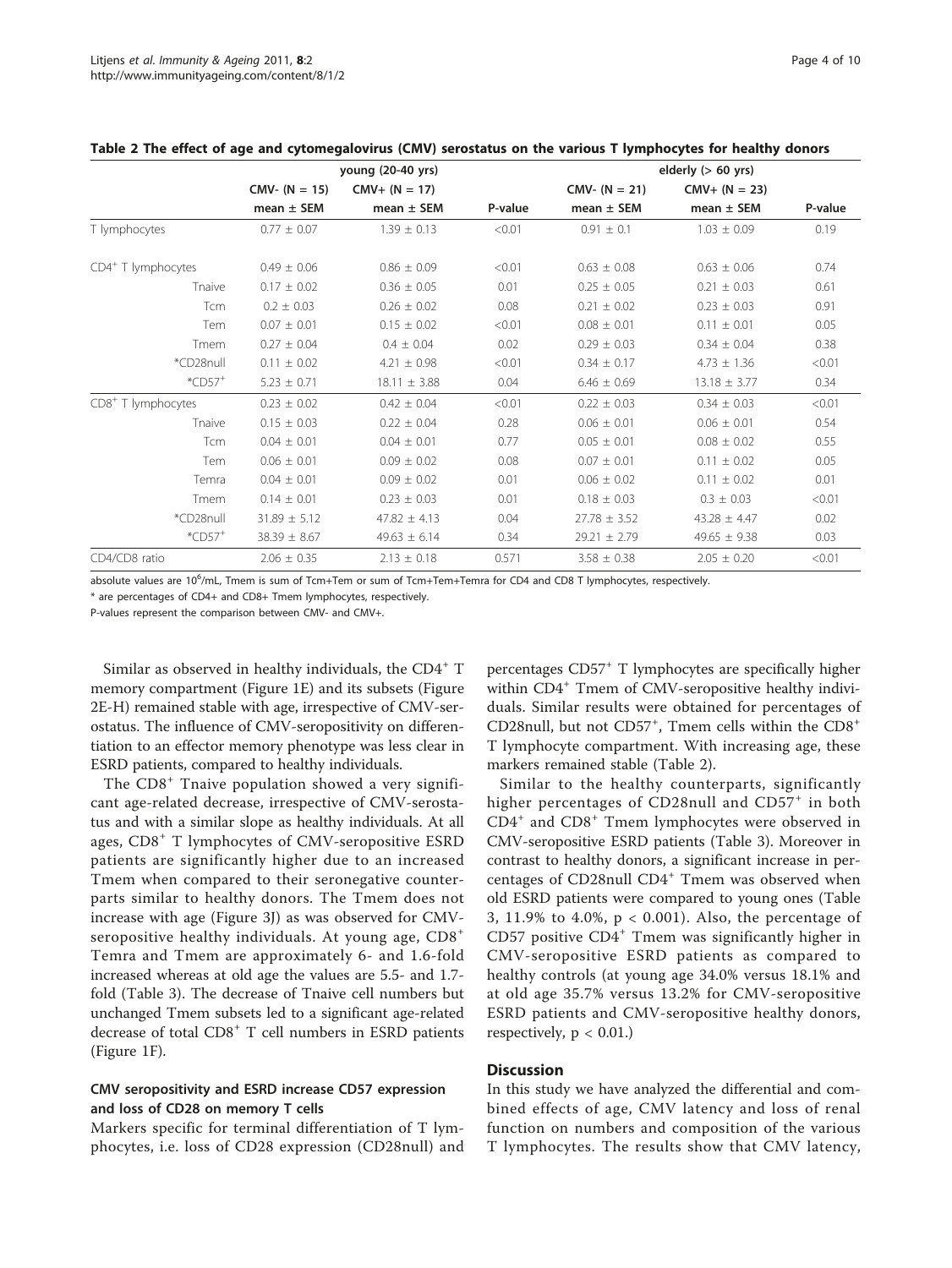<span id="page-4-0"></span>

defined by CMV seropositivity, has a major impact on circulating T cell numbers, composition and age-related effects of the immune system. Moreover, CMV aggravates some pre-existing changes in the T cell compartment of ESRD patients.

A remarkably stable composition of the CD4<sup>+</sup> T cell compartment was noted in CMV-seronegative healthy donors over an age span of at least 5 decades. Both total number of CD4<sup>+</sup> T cells and relative distribution remained unchanged in the elderly population. In contrast, the  $CDS<sup>+</sup>$  naive T cell subset showed a major

age-related decline while the memory compartment remained stable with respect to differentiation and expressing of ageing markers CD28null and CD57. The preferential age-related decrease of CD8 Tnaive cells is in accordance with previous studies [[18\]](#page-9-0) and, although speculative, may be caused by a higher antigen driven turnover of these cells as compared to  $CD4^+$  T naive cells.

CMV-seropositivity has a large effect on  $CD4^+$  and CD8<sup>+</sup> T cell subsets at all ages in healthy individuals. It is associated with increased numbers of all  $CD4^+$  T cells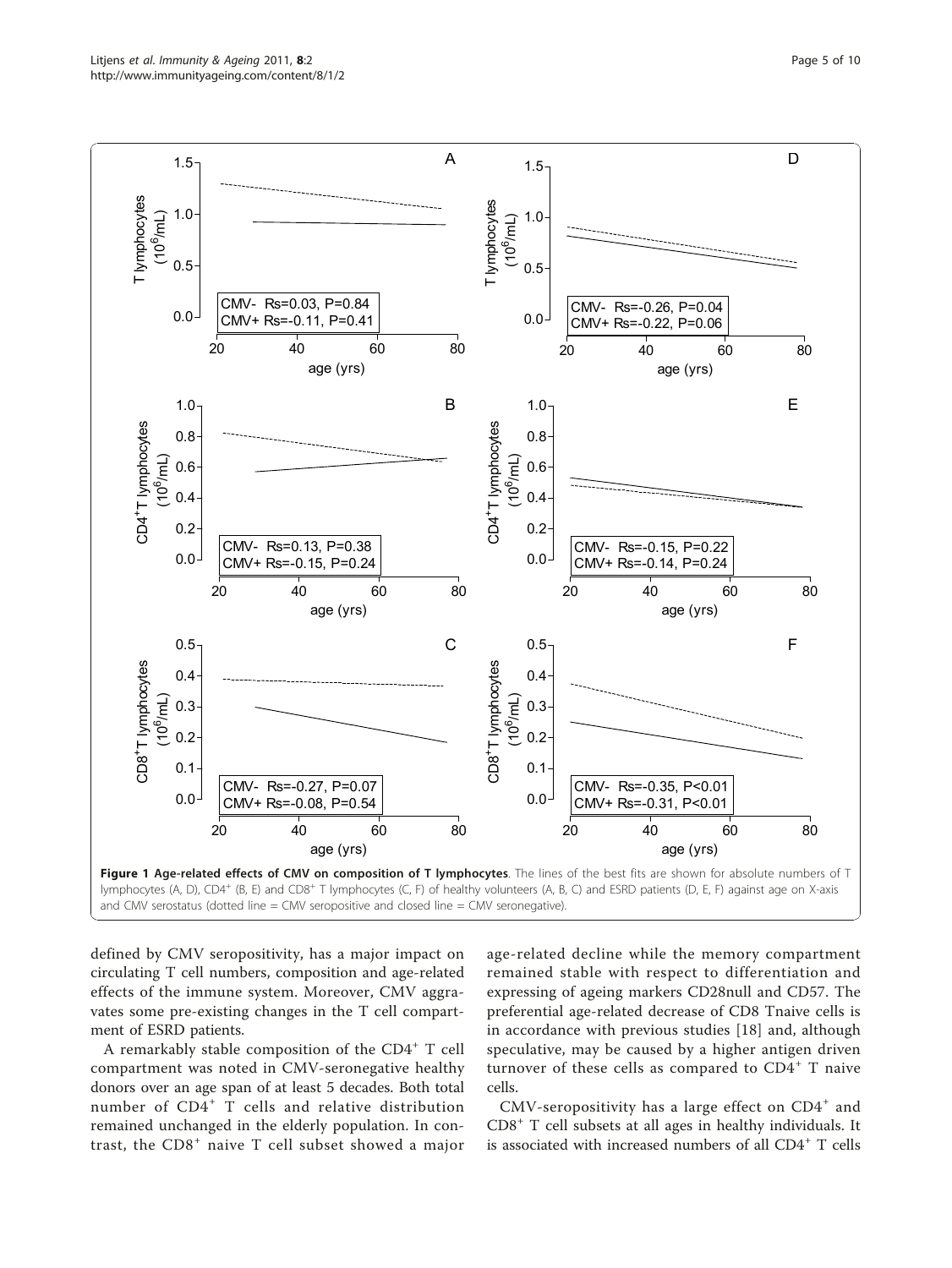<span id="page-5-0"></span>

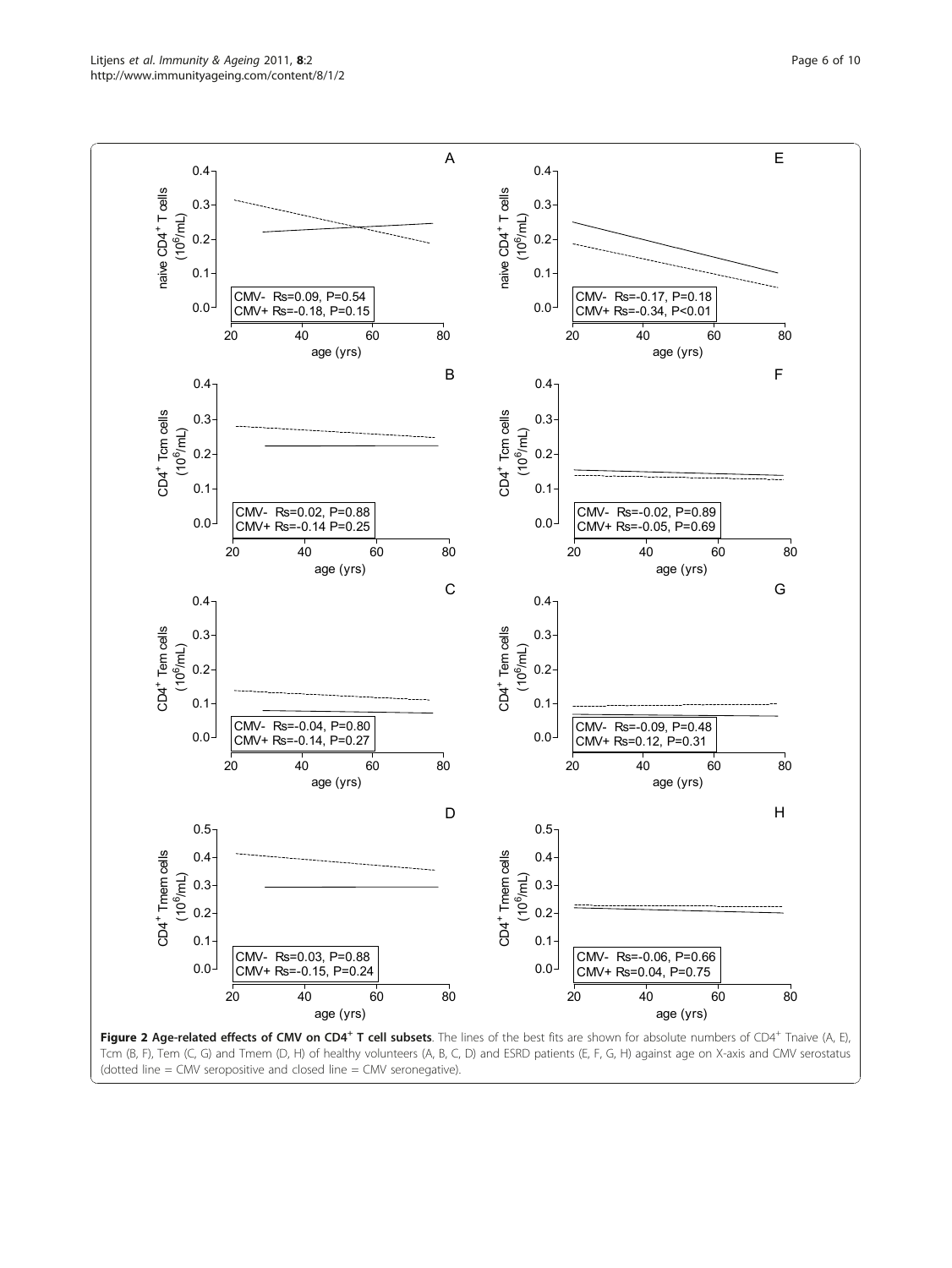<span id="page-6-0"></span>

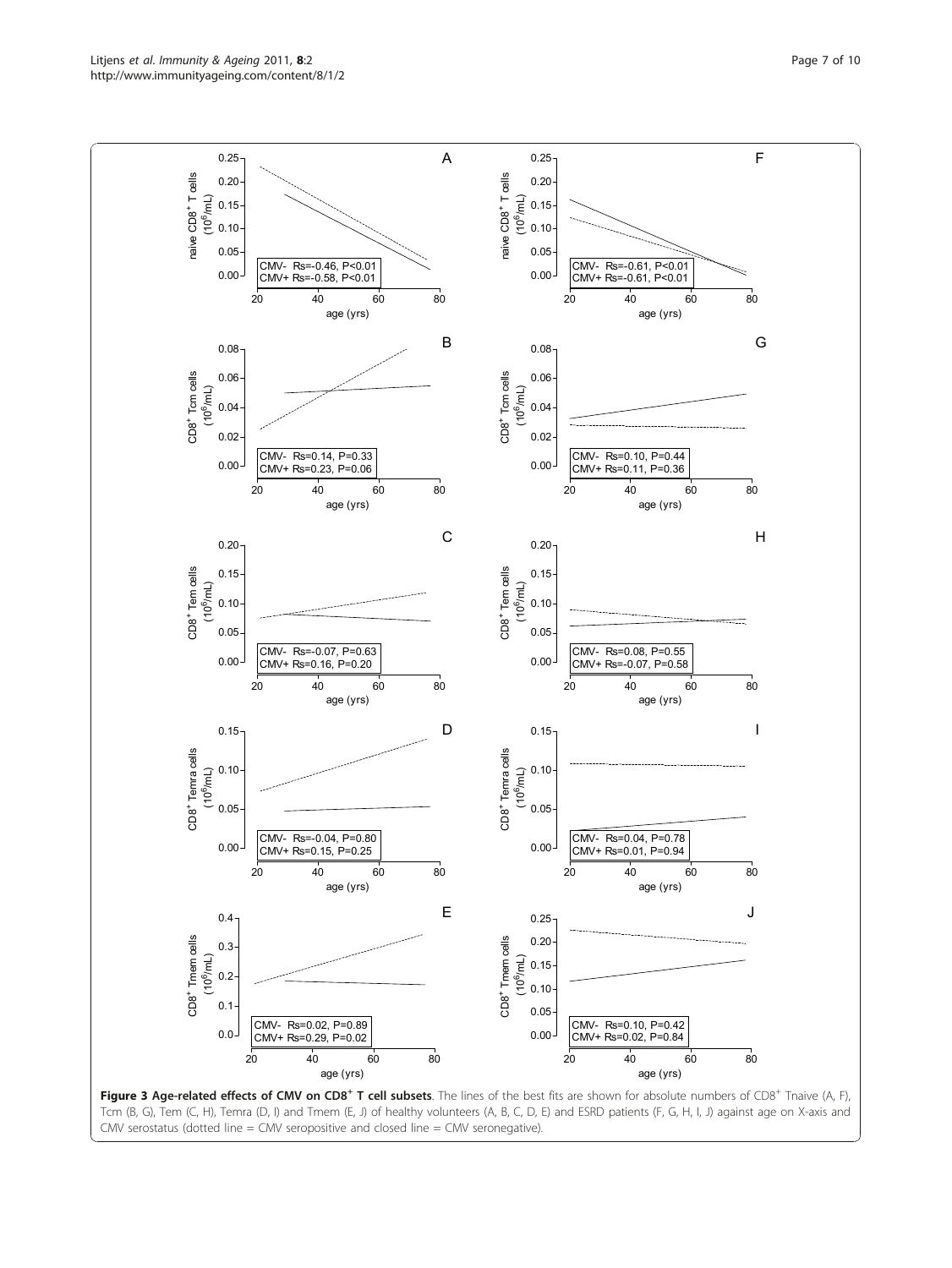|                                | young (20-40 yrs) |                  | elderly $(> 60 \text{ yrs})$ |                  |                  |         |
|--------------------------------|-------------------|------------------|------------------------------|------------------|------------------|---------|
|                                | $CMV - (N = 27)$  | $CMV+ (N = 23)$  |                              | $CMV - (N = 15)$ | $CMV+ (N = 25)$  |         |
|                                | mean $\pm$ SEM    | mean $\pm$ SEM   | P-value                      | $mean \pm SEM$   | $mean \pm SEM$   | P-value |
| T lymphocytes                  | $0.72 \pm 0.08$   | $0.86 \pm 0.1$   | 0.47                         | $0.48 \pm 0.04$  | $0.6 \pm 0.04$   | 0.09    |
| $CD4+$ T lymphocytes           | $0.46 \pm 0.05$   | $0.46 \pm 0.06$  | 0.90                         | $0.35 \pm 0.03$  | $0.36 \pm 0.03$  | 0.87    |
| Tnaive                         | $0.2 \pm 0.03$    | $0.17 \pm 0.04$  | 0.73                         | $0.13 \pm 0.02$  | $0.08 \pm 0.01$  | 0.03    |
| <b>Tcm</b>                     | $0.15 \pm 0.02$   | $0.14 \pm 0.02$  | 0.61                         | $0.13 \pm 0.02$  | $0.13 \pm 0.02$  | 0.85    |
| Tem                            | $0.07 \pm 0.01$   | $0.09 \pm 0.02$  | 0.52                         | $0.06 \pm 0.01$  | $0.09 \pm 0.01$  | 0.01    |
| Tmem                           | $0.21 \pm 0.02$   | $0.23 \pm 0.03$  | 0.93                         | $0.18 \pm 0.03$  | $0.22 \pm 0.02$  | 0.28    |
| *CD28null                      | $0.05 \pm 0.01$   | $4.05 \pm 0.83$  | < 0.01                       | $0.82 \pm 0.69$  | $11.91 \pm 2.79$ | < 0.01  |
| $^*$ CD57 <sup>+</sup>         | $9.93 \pm 1.24$   | $34.02 \pm 7.09$ | < 0.01                       | $7.61 \pm 1.77$  | $35.71 \pm 7.15$ | < 0.01  |
| CD8 <sup>+</sup> T lymphocytes | $0.23 \pm 0.03$   | $0.34 \pm 0.04$  | 0.02                         | $0.17 \pm 0.02$  | $0.22 \pm 0.03$  | < 0.01  |
| Tnaive                         | $0.13 \pm 0.02$   | $0.11 \pm 0.01$  | 0.64                         | $0.03 \pm 0.01$  | $0.03 \pm 0.01$  | 0.51    |
| Tcm                            | $0.04 \pm 0.01$   | $0.03 \pm 0.01$  | 0.59                         | $0.04 \pm 0.01$  | $0.03 \pm 0.01$  | 0.64    |
| Tem                            | $0.07 \pm 0.02$   | $0.07 \pm 0.02$  | 0.73                         | $0.06 \pm 0.01$  | $0.06 \pm 0.01$  | 0.76    |
| Temra                          | $0.02 \pm 0.01$   | $0.12 \pm 0.02$  | < 0.01                       | $0.02 \pm 0.01$  | $0.11 \pm 0.02$  | < 0.01  |
| Tmem                           | $0.13 \pm 0.03$   | $0.22 \pm 0.04$  | 0.03                         | $0.12 \pm 0.02$  | $0.19 \pm 0.03$  | 0.02    |
| *CD28null                      | $26.73 \pm 2.82$  | $50.95 \pm 5.55$ | < 0.01                       | $24.92 \pm 3.51$ | $50.45 \pm 4.44$ | < 0.01  |
| $^*$ CD57 <sup>+</sup>         | $26.71 \pm 5.11$  | $68.12 \pm 6.7$  | < 0.01                       | $34.09 \pm 4.83$ | $55.22 \pm 7.26$ | 0.06    |
| CD4/CD8 ratio                  | $2.32 \pm 0.27$   | $1.62 \pm 0.18$  | < 0.01                       | $4.37 \pm 0.90$  | $2.0 \pm 0.20$   | < 0.01  |

<span id="page-7-0"></span>

| Table 3 The effect of age and cytomegalovirus (CMV) serostatus on the various T lymphocytes for ESRD patients |  |  |  |  |
|---------------------------------------------------------------------------------------------------------------|--|--|--|--|
|---------------------------------------------------------------------------------------------------------------|--|--|--|--|

absolute values are 10<sup>6</sup>/mL, Tmem is sum of Tcm+Tem or sum of Tcm+Tem+Temra for CD4 and CD8 T lymphocytes, respectively.

\* are percentages of CD4+ and CD8+ Tmem lymphocytes, respectively.

P-values represent the comparison between CMV- and CMV+

at young age and smaller numbers at old age, in particular within the Tnaive cell subset.

CMV-seropositivity was associated with a different effect on  $CDS^+$  T cells, as only the memory T cell compartement was significantly and stably expanded. The slope of the age-related decline of CD8 Tnaive was not affected by CMV-seropositivity. Confirming previous results, the appearance of CD28null cells within the CD4<sup>+</sup> Tmem cell compartment seemed pathognomonic for CMV-seropositivity, but was unaffected by increasing age [[15,](#page-8-0)[17,19](#page-9-0)]. Overall, the results indicated that loss of CD28 expression and increased expression of CD57 on  $CD4^+$  and  $CD8^+$  T cells was highly associated with CMV-seropositivity. These markers should therefore be interpretated with care in clinical studies that study the ageing of T cells, taking into account the potential confounder of increasing prevalence of CMV-seropositivity with age. Hypothetical extrapolation of the regression lines of the total  $CD4^+$  and  $CD8^+$  T cell (sub) populations beyond 80 years results in a lowered CD4/CD8 T cell ratio, lowered Tnaive cell numbers and an increased percentage of memory T cells with a higher percentage of CD28null cells. These findings have indeed been described in the healthy very old and specifically in relation with CMV-seropositivity [[11](#page-8-0),[20](#page-9-0),[21\]](#page-9-0). Therefore, it seems likely that the changes seen in the age span from 20 to 80 years continue within the ninth and tenth

decade. The CMV-seropositivity related changes of the T cell immune system at old age are associated with an increased risk for mortality and therefore seem to be of clinical significance. Destabilization of atherosclerotic plaques by CD4<sup>+</sup>CD28null T cells [[17\]](#page-9-0) or immune suppressor activity of CD8<sup>+</sup> CD28null T cells [\[22,23](#page-9-0)] may explain this increased risk for mortality in elderly CMVseropositive individuals.

The age-related decrease in the number of  $CD4^+$  and CD8<sup>+</sup> Tnaive cells with CMV-seropositivity explains the reported age-related increased of memory T cells when percentages and not absolute numbers of cells are used [[24\]](#page-9-0). However, studies involving human subjects that have reported absolute numbers of circulating T cell subsets in relation to age and CMV seropositivity are scarce [[15,16\]](#page-8-0). As our results clearly show, latency for CMV is associated with a stable increase of memory  $CD8<sup>+</sup>$  T cells and an increase of memory  $CD4<sup>+</sup>$  T cells at young age. This is in sharp contrast to the results from the study by Chidrawar [[16](#page-8-0)], which may be explained by the relative low number of young CMVseropositive individuals in this study, but similar to data obtained by Looney et al. [\[15\]](#page-8-0).

It is known that CMV antigen-specific T cells may be present at a high frequency within the pool of circulating  $CD4^+$  and  $CD8^+$  T cells [[25,26\]](#page-9-0), but our results are not in support of a limited immunological space [\[24](#page-9-0),[27](#page-9-0)]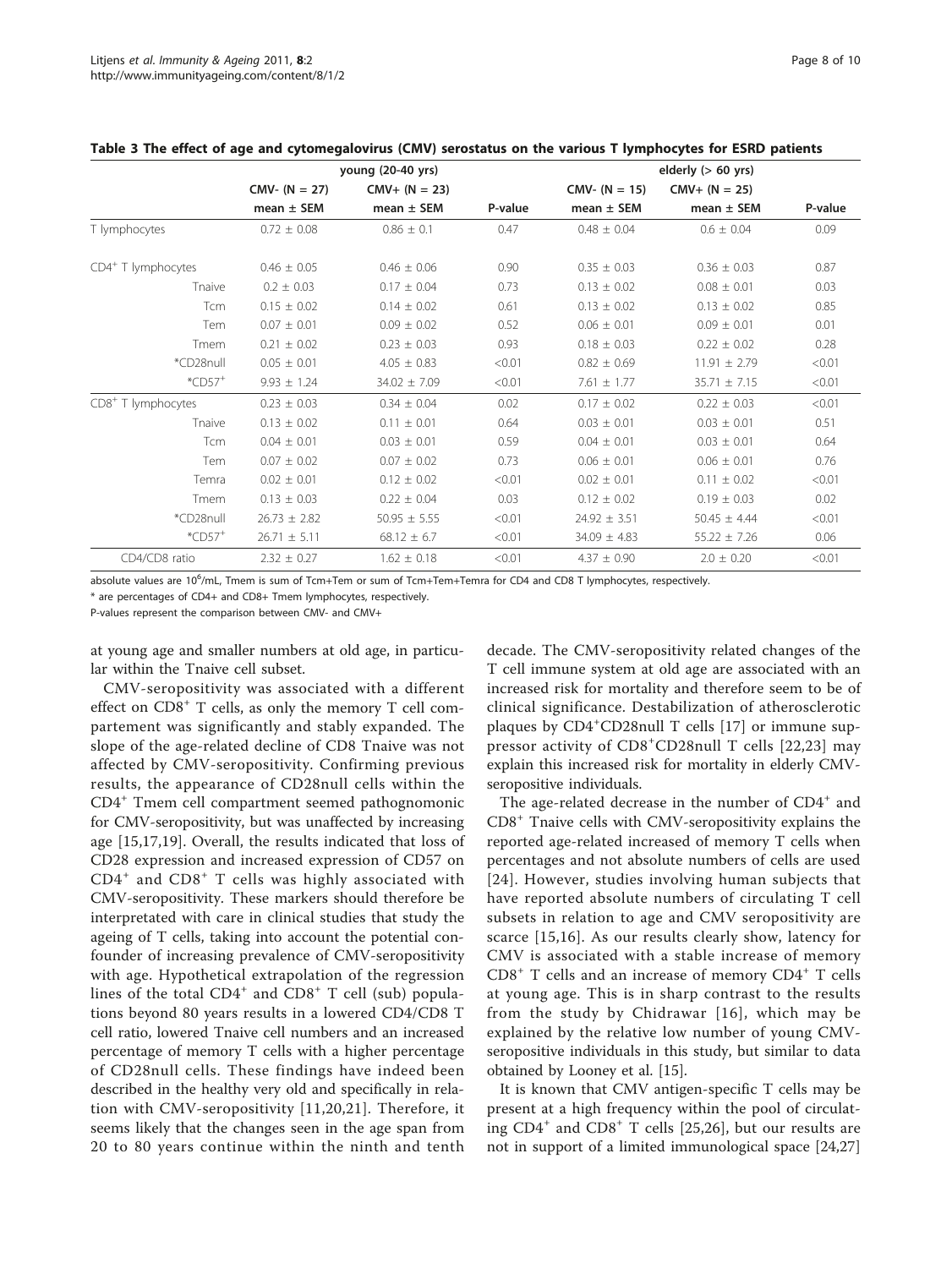<span id="page-8-0"></span>but actually show expansion of the T cell population under influence of CMV latency. The relative large CMV-related increase in total T cell numbers (> 30%) indicate a bystander effect on other T cells [10] which is in accordance with the discrepancy noted between e.g. the percentage of CMV-specific  $CD4^+$  T cells and the higher percentage of CD4<sup>+</sup>CD28null cells [[17,28](#page-9-0)].

In addition to the pleiotropic effects of CMV-seropositivity on T cell subsets in relation with age, the effects in ESRD patients are again different. ESRD patients have a remarkable contracted population of naive CD4<sup>+</sup> and CD8<sup>+</sup> T cells at all ages. The causes of this Tnaive lymphopenia are not certain but may involve reduced thymic output, lack of IL-7 and increased activationinduced apoptosis in ESRD patients [7,8]. Most strikingly, the association between CMV-seropositivity and increased expansion of  $CD4^+$  T cells at young age was not observed in ESRD patients. In addition, independent of CMV-seropositivity an age-related progressive decline of an already contracted naive CD4<sup>+</sup> T cell at young age was observed. However, CMV-seropositivity showed an add-on effect on CD4<sup>+</sup> Tnaive lymphopenia and was associated with the development of terminally differentiated effector-memory  $T$  cells in both the  $CD4^+$  and CD8<sup>+</sup> compartment. Similar to healthy individuals, the appearance of CD28null T cells and increased CD57 expression was highly associated with CMV seropositivity. In CMV-seropositive ESRD patients, the percentage of CD57 positive cells was significantly higher and the percentage of CD4<sup>+</sup>CD28null T cells increased with age. Overall, CMV-seropositivity aggravates the ESRD-related changes of the T cell immune system.

A unifying hypothesis may be that frequent CMV reactivation [[29\]](#page-9-0), [\[30](#page-9-0),[31\]](#page-9-0) causes a lifetime activation of the immune system with an initial increase of CD4<sup>+</sup> T cells at young age but over the years exhaustion of replicative capacity with progressive decrease of naive T cells [[32-34](#page-9-0)]. In ESRD a similar process occurs with continuous T cell activation possibly by the pro-inflammatory state of uremia and increased susceptibility for activation induced cell death. The net effect is severe Tnaive cell depletion and increased numbers of terminally differentiated  $CD4^+$  and  $CD8^+$  memory T cells which is aggravated by CMV reactivation. CMV reactivation is triggered by inflammatory stimuli creating the possibility that the pro-inflammatory condition of ESRD patients leads to more frequent subclinical CMV reactivation and even CMV disease [14[,35\]](#page-9-0).

The negative association of an CMV associated immune risk profile with survival in the very old is known and is likely also of clinical importance, but at a much earlier age, in ESRD patients. Understanding the combined effects of age, CMV seropositivity and ESRD on T cell immunity may help to identify patients at risk

for a decreased vaccination response [[36,37](#page-9-0)], at risk for cardiovascular events [[17\]](#page-9-0), and may guide patient-tailored immune suppression after kidney transplantation [[38\]](#page-9-0).

### Conflict of interest statement

The authors declare that they have no competing interests.

#### Authors' contributions

NL designed the study, performed the experiments, statistical analyses and drafted the manuscript, EdW performed the experiments and MB designed the study and drafted the manuscript. All authors read and approved the final manuscript.

Received: 27 September 2010 Accepted: 8 January 2011 Published: 8 January 2011

#### References

- Descamps-Latscha B, Herbelin A, Nguyen AT, et al: [Balance between IL-1](http://www.ncbi.nlm.nih.gov/pubmed/7814891?dopt=Abstract) [beta, TNF-alpha, and their specific inhibitors in chronic renal failure and](http://www.ncbi.nlm.nih.gov/pubmed/7814891?dopt=Abstract) [maintenance dialysis. Relationships with activation markers of T cells, B](http://www.ncbi.nlm.nih.gov/pubmed/7814891?dopt=Abstract) [cells, and monocytes.](http://www.ncbi.nlm.nih.gov/pubmed/7814891?dopt=Abstract) J Immunol 1995, 154(2):882-92.
- 2. Verkade MA, van de WJ, Klepper M, Vaessen LM, Weimar W, Betjes MG: [Peripheral blood dendritic cells and GM-CSF as an adjuvant for hepatitis](http://www.ncbi.nlm.nih.gov/pubmed/15253714?dopt=Abstract) [B vaccination in hemodialysis patients.](http://www.ncbi.nlm.nih.gov/pubmed/15253714?dopt=Abstract) Kidney Int 2004, 66(2):614-21.
- 3. Sallusto F, Geginat J, Lanzavecchia A: [Central memory and effector](http://www.ncbi.nlm.nih.gov/pubmed/15032595?dopt=Abstract) [memory T cell subsets: function, generation, and maintenance.](http://www.ncbi.nlm.nih.gov/pubmed/15032595?dopt=Abstract) Annu Rev Immunol 2004, 22:745-63.
- 4. Geginat J, Lanzavecchia A, Sallusto F: [Proliferation and differentiation](http://www.ncbi.nlm.nih.gov/pubmed/12576317?dopt=Abstract) [potential of human CD8+ memory T-cell subsets in response to antigen](http://www.ncbi.nlm.nih.gov/pubmed/12576317?dopt=Abstract) [or homeostatic cytokines.](http://www.ncbi.nlm.nih.gov/pubmed/12576317?dopt=Abstract) Blood 2003, 101(11):4260-6.
- 5. Sallusto F, Lenig D, Forster R, Lipp M, Lanzavecchia A: [Two subsets of](http://www.ncbi.nlm.nih.gov/pubmed/10537110?dopt=Abstract) [memory T lymphocytes with distinct homing potentials and effector](http://www.ncbi.nlm.nih.gov/pubmed/10537110?dopt=Abstract) [functions.](http://www.ncbi.nlm.nih.gov/pubmed/10537110?dopt=Abstract) Nature 1999, 401(6754):708-12.
- 6. Appay V, van Lier RA, Sallusto F, Roederer M: [Phenotype and function of](http://www.ncbi.nlm.nih.gov/pubmed/18785267?dopt=Abstract) [human T lymphocyte subsets: consensus and issues.](http://www.ncbi.nlm.nih.gov/pubmed/18785267?dopt=Abstract) Cytometry A 2008. 73(11):975-83.
- 7. Litjens NH, van Druningen CJ, Betjes MG: Progressive loss of renal function is associated with activation and depletion of naive T lymphocytes. ClinImmunol 2006, 118(1):83-91.
- 8. Yoon JW, Gollapudi S, Pahl MV, Vaziri ND: [Naive and central memory](http://www.ncbi.nlm.nih.gov/pubmed/16738532?dopt=Abstract) [T-cell lymphopenia in end-stage renal disease.](http://www.ncbi.nlm.nih.gov/pubmed/16738532?dopt=Abstract) Kidney Int 2006, 70(2):371-6.
- 9. Litjens NH, Huisman M, van den Dorpel M, Betjes MG: [Impaired immune](http://www.ncbi.nlm.nih.gov/pubmed/18480314?dopt=Abstract) [responses and antigen-specific memory CD4+ T cells in hemodialysis](http://www.ncbi.nlm.nih.gov/pubmed/18480314?dopt=Abstract) [patients.](http://www.ncbi.nlm.nih.gov/pubmed/18480314?dopt=Abstract) J Am Soc Nephrol 2008, 19(8):1483-90.
- 10. Sylwester AW, Mitchell BL, Edgar JB, et al: [Broadly targeted human](http://www.ncbi.nlm.nih.gov/pubmed/16147978?dopt=Abstract) [cytomegalovirus-specific CD4+ and CD8+ T cells dominate the memory](http://www.ncbi.nlm.nih.gov/pubmed/16147978?dopt=Abstract) [compartments of exposed subjects.](http://www.ncbi.nlm.nih.gov/pubmed/16147978?dopt=Abstract) J Exp Med 2005, 202(5):673-85.
- 11. Wikby A, Johansson B, Olsson J, Lofgren S, Nilsson BO, Ferguson F: [Expansions of peripheral blood CD8 T-lymphocyte subpopulations and](http://www.ncbi.nlm.nih.gov/pubmed/11772532?dopt=Abstract) [an association with cytomegalovirus seropositivity in the elderly: the](http://www.ncbi.nlm.nih.gov/pubmed/11772532?dopt=Abstract) [Swedish NONA immune study.](http://www.ncbi.nlm.nih.gov/pubmed/11772532?dopt=Abstract) Exp Gerontol 2002, 37(2-3):445-53.
- 12. Sauce D, Larsen M, Fastenackels S, et al: [Evidence of premature immune](http://www.ncbi.nlm.nih.gov/pubmed/19770514?dopt=Abstract) [aging in patients thymectomized during early childhood.](http://www.ncbi.nlm.nih.gov/pubmed/19770514?dopt=Abstract) J Clin Invest 2009, 119(10):3070-8.
- 13. Derhovanessian E, Larbi A, Pawelec G: [Biomarkers of human](http://www.ncbi.nlm.nih.gov/pubmed/19535233?dopt=Abstract) [immunosenescence: impact of Cytomegalovirus infection.](http://www.ncbi.nlm.nih.gov/pubmed/19535233?dopt=Abstract) Curr Opin Immunol 2009, 21(4):440-5.
- 14. Betjes MG, Litjens NH, Zietse R: Seropositivity for cytomegalovirus in patients with end-stage renal disease is strongly associated with atherosclerotic disease. NephrolDialTransplant 2007, 22(11):3298-303.
- 15. Looney RJ, Falsey A, Campbell D, et al: [Role of cytomegalovirus in the T](http://www.ncbi.nlm.nih.gov/pubmed/10080833?dopt=Abstract) [cell changes seen in elderly individuals.](http://www.ncbi.nlm.nih.gov/pubmed/10080833?dopt=Abstract) Clin Immunol 1999, 90(2):213-9.
- 16. Chidrawar S, Khan N, Wei W, McLarnon A, Smith N, Nayak L, Moss P: [Cytomegalovirus-seropositivity has a profound influence on the](http://www.ncbi.nlm.nih.gov/pubmed/19220832?dopt=Abstract)